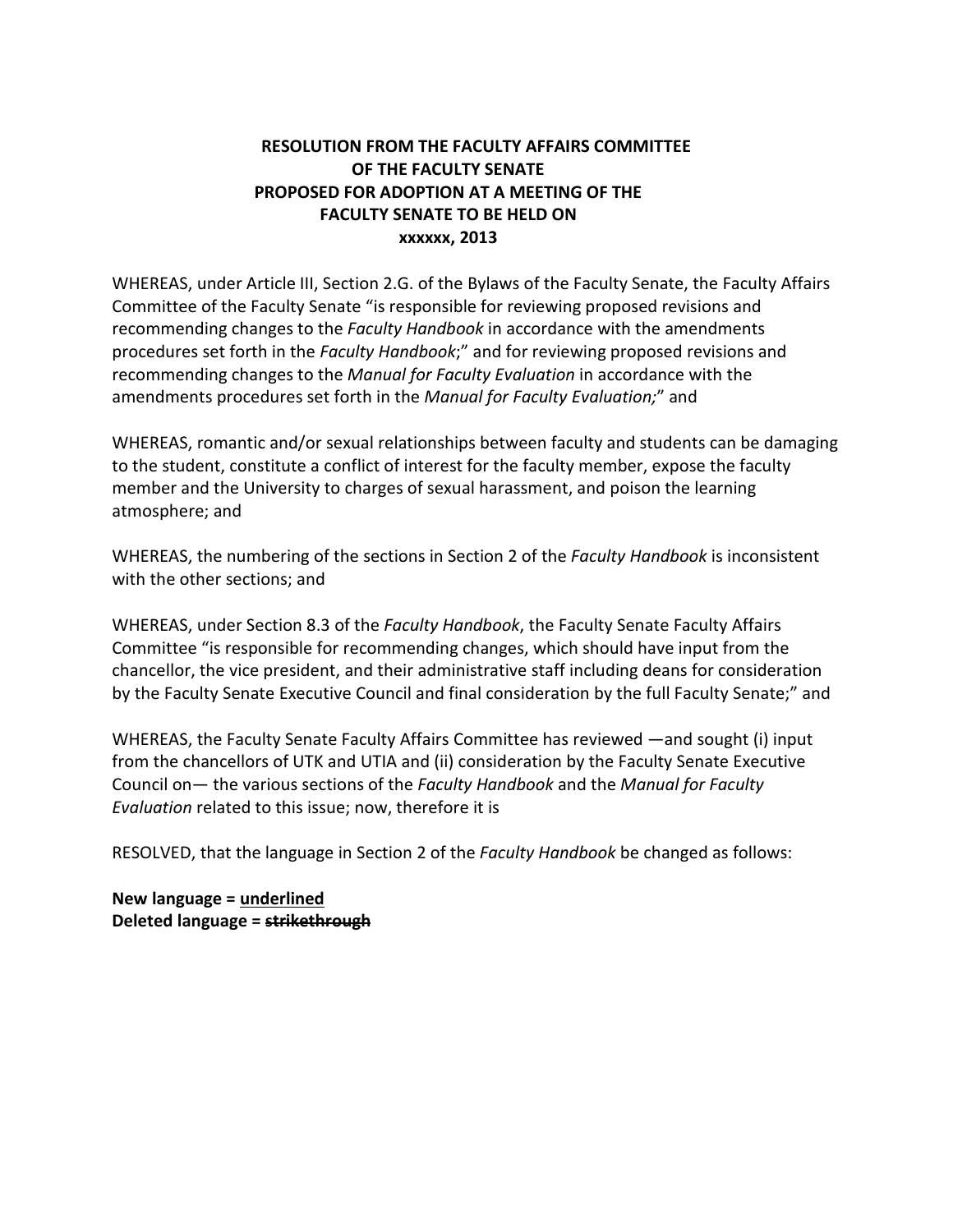| <del>2.11</del> 2.1.1 | Academic Freedom                           |
|-----------------------|--------------------------------------------|
| <del>2.12</del> 2.1.2 | Tenure                                     |
| <del>2.13</del> 2.1.3 | Freedom as a Citizen                       |
| 2.212.2.1             | The Importance of Scholarship              |
| <del>2.22</del> 2.2.2 | Teaching                                   |
| 2.232.2.3             | Research / Scholarship / Creative Activity |
| 2.242.2.4             | Service                                    |
| 2.252.2.5             | <b>Professional Conduct</b>                |

## 2.2.6 Romantic and/or Sexual Relations between Faculty and Students

UTK's educational mission requires an atmosphere of professional behavior based upon mutual trust and respect between faculty and students. Relationships between students and their teachers, advisors, and others holding positions of authority over them should be conducted in a manner that avoids potential conflicts of interest or exploitation. Given the inherent differences in power between faculty and students, all members of the university community should recognize the possibility of intentional or unintentional abuse of that power.

Commonly accepted standards of professional behavior and ethics require that faculty members not hold advisory or mentoring, evaluative, or supervisory power over any student with whom they have a romantic and/or sexual relationship; such a relationship constitutes an inherent conflict of interest. Faculty members who engage in these relationships also leave themselves vulnerable to charges of sexual harassment. Incidents of harassment and discrimination will be met with appropriate disciplinary action. Even when both parties initially have consented, such a relationship renders both the faculty member and the institution vulnerable to possible later allegations of sexual harassment in the light of the significant power differential that exists between faculty and students. In addition, even an amicable relationship can be damaging to the institution due to instances of or even the appearance of favoritism. Such relationships undermine the atmosphere of trust that is essential to the educational process. Thus, a faculty member must not initiate or accept such a relationship with a student over whom such faculty member has an advisory, mentoring, evaluative or supervisory role. Should such a relationship exist between a faculty member and a student, the faculty member must establish alternate evaluative or supervisory arrangements. If acceptable arrangements cannot be made then the relationship must not continue. In addition, faculty who are in the position to influence academic or employment decisions about others with whom they are in a romantic and/or sexual relationship must recuse themselves from such decisions.